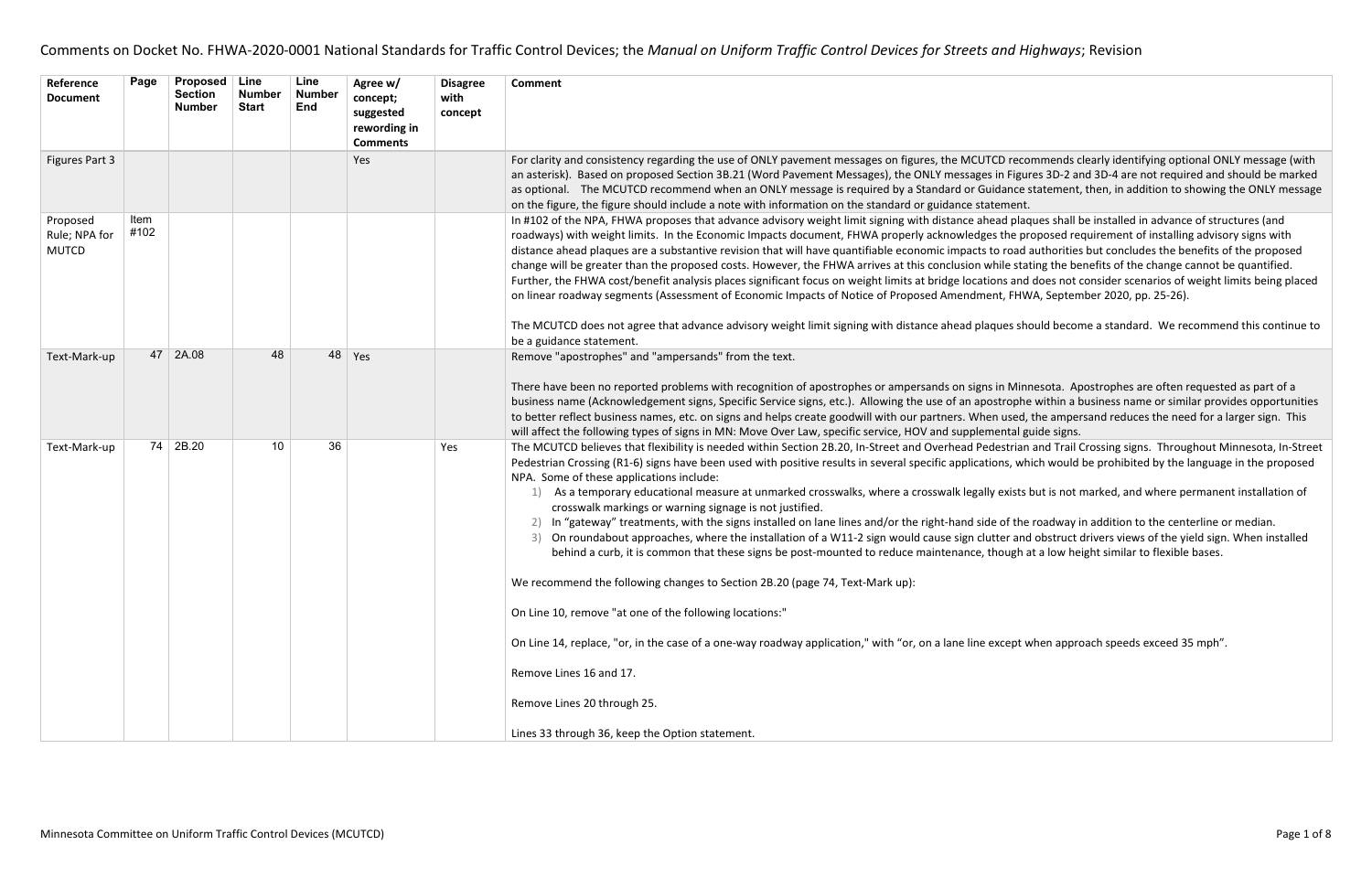| Reference<br><b>Document</b> | Page | Proposed<br><b>Section</b><br><b>Number</b> | Line<br><b>Number</b><br><b>Start</b> | Line<br><b>Number</b><br><b>End</b> | Agree w/<br>concept;<br>suggested<br>rewording in<br><b>Comments</b> | <b>Disagree</b><br>with<br>concept | <b>Comment</b>                                                                                                                                                                                                                                                                                                                                                                                                                                                                                                                                                                                                                                                                                                                                                                                                  |
|------------------------------|------|---------------------------------------------|---------------------------------------|-------------------------------------|----------------------------------------------------------------------|------------------------------------|-----------------------------------------------------------------------------------------------------------------------------------------------------------------------------------------------------------------------------------------------------------------------------------------------------------------------------------------------------------------------------------------------------------------------------------------------------------------------------------------------------------------------------------------------------------------------------------------------------------------------------------------------------------------------------------------------------------------------------------------------------------------------------------------------------------------|
| Text-Mark-up                 |      | 76 2B.21                                    | 19                                    | 23                                  |                                                                      | Yes                                | Remove "or expressways". On Line 19 to 20, change sentence to:<br>When a speed limit within a speed zone is posted on freeways or roadways where the observed 85th-perd<br>should be within 5 mph of the 85th-percentile speed of free-flowing traffic vehicles.<br>Remove all text on Lines 21 to 23.<br>The MCUTCD supports a more objective guidance statement. We believe the addition discussed above wo<br>leeway on low speed roadways.                                                                                                                                                                                                                                                                                                                                                                  |
| Text-Mark-up                 | 124  | 2C.08                                       | 33                                    |                                     |                                                                      | Yes                                | The MCUTCD believes that there is promising research regarding the use of sequential flashing patterns for<br>should be allowed and recommends removing the Standard statement: "LEDs shall not be flashed from on                                                                                                                                                                                                                                                                                                                                                                                                                                                                                                                                                                                              |
| Text-Mark-up                 |      | $125$ 2C.10                                 | 32                                    | 33                                  | Yes                                                                  |                                    | To allow for better visibility of the sign when used within the center island of a roundabout, the MCUTCD p<br>Where used on the central island of a roundabout, the mounting height of a One-Direction Large Arrow sig<br>the bottom of the sign to the elevation of the near edge of the traveled way.                                                                                                                                                                                                                                                                                                                                                                                                                                                                                                        |
| Text-Mark-up                 | 127  | 2C.13                                       | 42                                    | 44                                  |                                                                      | Yes                                | To provide flexibility in using these in temporary applications, the MCUTCD proposes the following change:<br>Add an Option after the Standard on Lines 42-44, page 127 (Text Mark-up)<br>Option:<br>When used in a temporary application such as being mounted to a construction vehicle, portable trailer, or<br>utilized without an accompanying R2-1 sign.                                                                                                                                                                                                                                                                                                                                                                                                                                                  |
| Text-Mark-up                 | 128  | 2C.13                                       |                                       | 4                                   |                                                                      | Yes                                | On roadways throughout Minnesota, the speed displayed on Vehicle Speed Feedback signs flashes when a<br>maximum threshold speed) is detected. The MCUTCD believes this flashing brings an enhanced conspicuity<br>within the criteria outlined in proposed Section 2A.11, Enhanced Conspicuity for Standard Signs. We believ<br>dynamic number. To allow for flexibility, we recommend the following revision:<br>Remove the Standard on Line 1-4, page 128 (Text Mark-up).<br>Add Option:<br>The vehicle speed displayed on the changeable portion of the sign may flash (see Section 2A.20) or display<br>excess of the posted speed. The changeable portion of the sign may be configured to prevent display of spe<br>limit and instead display a preset maximum value, a word message, or a blank display. |

### **Sth-percentile speed is 40 mph or greater, the speed limit**

bove would be a more objective method and allows for further

terns for Chevrons along a curve, sequential flashing patterns from one sign to the next along the curve or turn."

CUTCD proposes adding the following Guidance statement:

rrow sign should be at least 4 feet, measured vertically from

railer, or temporary structure, the W3-20P plaque may be

when a speed greater than the speed limit (but less than a mspicuity to the sign for drivers going over the speed limit and is Ve believe this may also be achieved with a color change of the

display an alternate color when the displayed speed is in ay of speed readings significantly in excess of the posted speed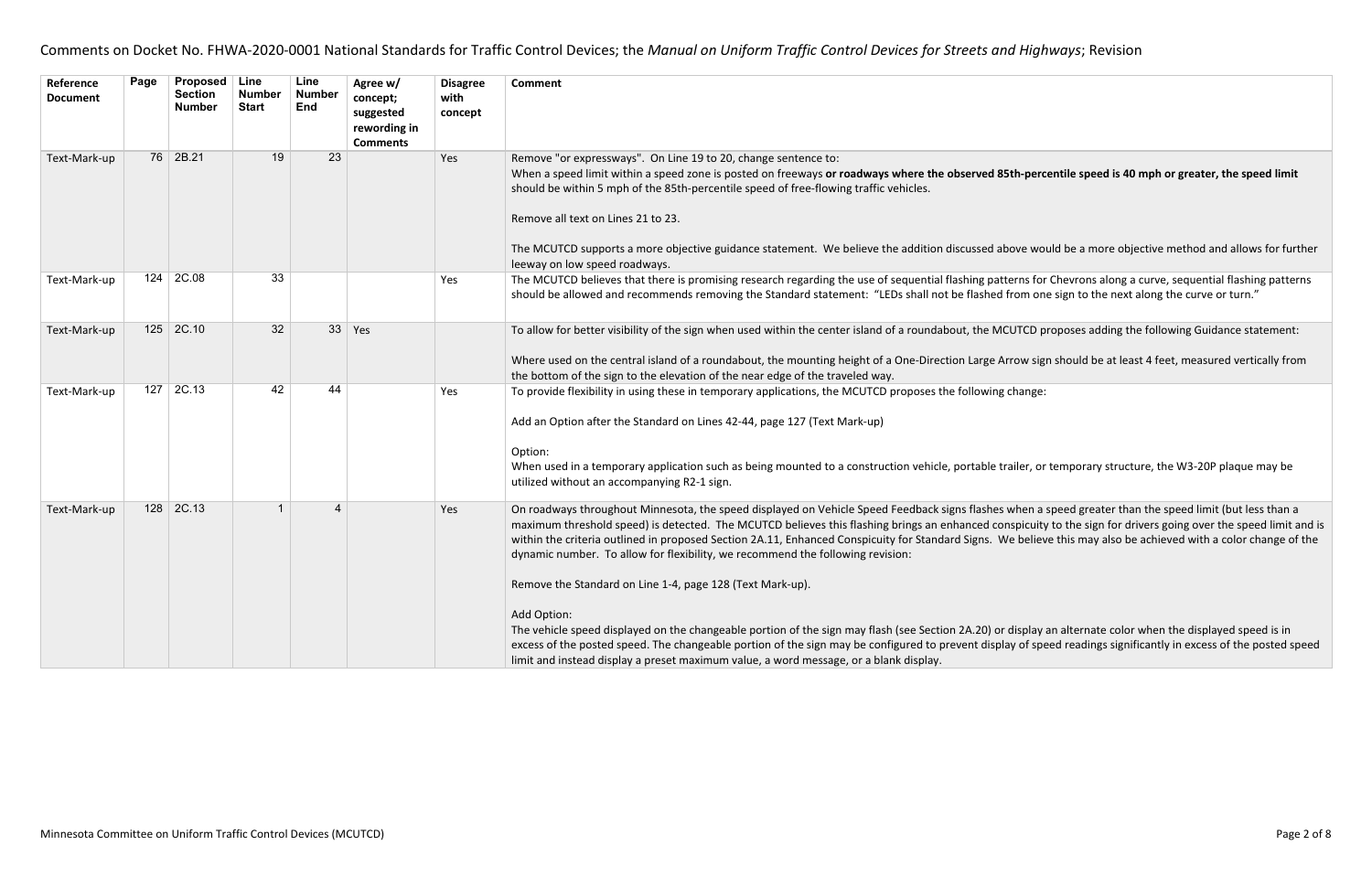shall be used to inform road users that a through lane is dropped lane situations."

must be advised that the lane is ending as a mandatory turn ed at such distance is often upstream of other streets or is imperative to have a warning sign available for dropped lane for freeways and expressways to supplement the R3-33

situations if accompanied by a supplementary plaque lue text from Line 45 (The W4-2 and W9-1 signs shall not be

ne 45 (Text-Mark Up, page 142).

situations to provide road users with adequate time to

laque should be installed below the sign to indicate the

It all Parts of the MUTCD. Figure 2C-13, figure 3B-14, many W4-2 is not consistent nor uniform between all figures and he W4-2 is an advance warning signs (placed in advance of the e taper in permanent installations. To avoid potential driver be consistent between permanent and temporary applications r. We do not agree with changing the location of the W4-2 sign

 $\nu$  for design). We believe that the Merge with Arrow (W4-X) Research (see Research provided in the Minnesota Department  $\nu$  motorists and provides clear direction to the motorist. We ary application, the Merge with Arrow (W4-X) sign may be

In at the start of the taper and showing the W4-2 sign as an

| Reference<br><b>Document</b> | Page | <b>Proposed</b><br><b>Section</b><br><b>Number</b> | Line<br><b>Number</b><br><b>Start</b> | Line<br><b>Number</b><br><b>End</b> | Agree w/<br>concept;<br>suggested<br>rewording in<br><b>Comments</b> | <b>Disagree</b><br>with<br>concept | <b>Comment</b>                                                                                                                                                                                                                                                                                                                                                                                                                                                                                                                                                                                                                                                                                                                                                                                                                                                                                                                                                                                                                                                                                                                                                                                                                                                                                                                                                                                                                                                                                                                                                                                                   |
|------------------------------|------|----------------------------------------------------|---------------------------------------|-------------------------------------|----------------------------------------------------------------------|------------------------------------|------------------------------------------------------------------------------------------------------------------------------------------------------------------------------------------------------------------------------------------------------------------------------------------------------------------------------------------------------------------------------------------------------------------------------------------------------------------------------------------------------------------------------------------------------------------------------------------------------------------------------------------------------------------------------------------------------------------------------------------------------------------------------------------------------------------------------------------------------------------------------------------------------------------------------------------------------------------------------------------------------------------------------------------------------------------------------------------------------------------------------------------------------------------------------------------------------------------------------------------------------------------------------------------------------------------------------------------------------------------------------------------------------------------------------------------------------------------------------------------------------------------------------------------------------------------------------------------------------------------|
| Text-Mark-up                 | 142  | 2C.47                                              | 44                                    | 48                                  |                                                                      | Yes                                | The MCUTCD expected the proposed MUTCD to address dropped lanes at intersections.<br>Issues with the language in 2C.42 (New 2C.47), P8 (Lane Ends Sign):<br>• Current standard says "In dropped lane situations, regulatory signs (see Section 2B.20) shall be u<br>becoming a mandatory turn lane. The W4-2, W9-1, and W9-2 signs shall not be used in dropped<br>The use of regulatory signs is insufficient for a dropped lane situation. Through traffic must be a<br>with sufficient warning to execute a lane change in heavy traffic. A regulatory sign placed at suc<br>driveway access points and does not command sufficient attention from motorists. It is imperat<br>situations on conventional roads, analogous to the function of the W9-7 sign available for freew<br>regulatory sign.<br>One potential option is to permit the use of a "Right/Left Lane Ends" sign for lane drop situation<br>indicating the distance or location (e.g. "AT FIRST STREET" or "AT SIGNAL")Delete the blue text f<br>used in dropped lane situations).<br>Delete: "The W4-2 and W9-1 signs shall not be used in dropped lane situations." (Blue Text) from line 45 (Te<br>Add Option: "The W4-2 and W9-1 signs may be used in advance of regulatory signs in dropped lane situation<br>execute a lane change in heavy traffic prior to the lane drop."<br>Add Guidance: "When the W4-2 and W9-1 are used in dropped lane situations, a supplementary plaque sho<br>distance to, or location of, the lane drop."                                                                                                  |
| Text-Mark-up                 |      | 142 2C.47                                          |                                       |                                     |                                                                      | Yes                                | The MCUTCD believes the MUTCD should strive for a uniform, consistent use of all signs throughout all Parts<br>figures in Chapter 6P and Section 2C.47 all show or discuss the W4-2 sign; but, the location of the W4-2 is no<br>sections of the proposed MUTCD. In the current MUTCD and as shown in Figures for Chapter 6P, the W4-2<br>taper). The proposed information in 2C.47 and as shown in Figure 2C-13 would place the sign at the taper in<br>confusion and to meet driver expectations, the MCUTCD believes that use of the W4-2 signs should be consi<br>and should remain consistent with current practice of placing the W4-2 sign in advance of the taper. We do<br>to the taper as shown in 2C-13 and discussed in Section 2C.47, P3, for permanent application.<br>The MCUTCD would like to propose in the inclusion of a Merge with Arrow (W4-X) sign. (See below for designtly<br>sign could help create uniformity between temporary and permanent lane reduction applications. Research<br>of Transportation's comments) has shown that the Merge with Arrow (W4-X) sign is understood by motorist<br>believe that a Merge with Arrow (W4-X) sign should be placed at the start of the taper. In temporary applic<br>replaced with an Arrow board.<br>In figure 2C-12 (page 63, Figures Part 2), we recommend adding the Merge with Arrow (W4-X) sign.<br>In figure 2C-13 (page 64, Figures Part 2), we recommend showing the Merge with Arrow (W4-X) sign at the s<br>option.<br>In section 2C.47, Line 9 to 19 (page 142, Text-Mark up), we recommend changing the proposed language to: |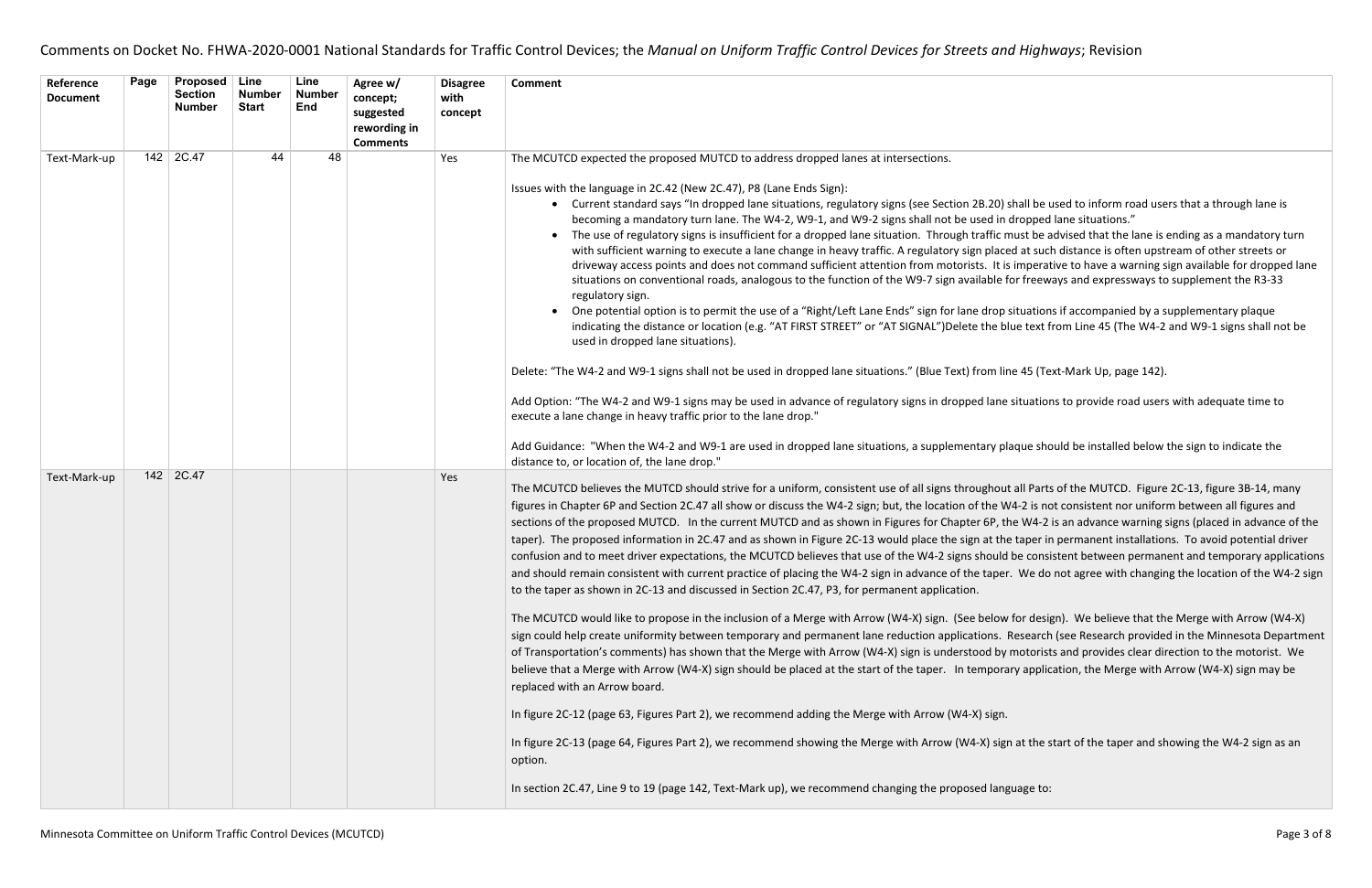### ed to warn of the reduction in the number of traffic lanes in the

he lane taper.

ge with Arrow (W4-X) sign to warn that a lane is ending and that



and white square County Route signs, the MCUTCD proposes

gn for numbered county or township roadways which, if used, hall indicate the appropriate jurisdiction by name or

ed on all freeways, expressways, and ramps. We have concerns volume roads (particularly on our rural county road network). Genter Lines and Edge Lines to be omitted on low volume nstalling a 6" marking. But if given a choice, the jurisdiction ion of 4" marking is a better choice than eliminating the center volume roads (as discussed in proposed section 3B.02 and

| Reference<br><b>Document</b> | Page | <b>Proposed</b><br><b>Section</b><br><b>Number</b> | <b>Line</b><br><b>Number</b><br><b>Start</b> | Line<br><b>Number</b><br>End | Agree w/<br>concept;<br>suggested<br>rewording in<br><b>Comments</b> | <b>Disagree</b><br>with<br>concept | <b>Comment</b>                                                                                                                                                                                                                                                                                                                                                                                                                                                                                                                                                                                                                                                                                                                      |
|------------------------------|------|----------------------------------------------------|----------------------------------------------|------------------------------|----------------------------------------------------------------------|------------------------------------|-------------------------------------------------------------------------------------------------------------------------------------------------------------------------------------------------------------------------------------------------------------------------------------------------------------------------------------------------------------------------------------------------------------------------------------------------------------------------------------------------------------------------------------------------------------------------------------------------------------------------------------------------------------------------------------------------------------------------------------|
|                              |      |                                                    |                                              |                              |                                                                      |                                    | The Merge with Arrow (W4-X), Lane Ends (W4-2) and RIGHT (LEFT) LANE ENDS (W9-1) signs are used to war                                                                                                                                                                                                                                                                                                                                                                                                                                                                                                                                                                                                                               |
|                              |      |                                                    |                                              |                              |                                                                      |                                    | direction of travel on a multi-lane highway (see Figure 2C-12).                                                                                                                                                                                                                                                                                                                                                                                                                                                                                                                                                                                                                                                                     |
|                              |      |                                                    |                                              |                              |                                                                      |                                    | The sequence of the W4-X or W4-2, and W9-1 signs is illustrated in Figure 2C-13.                                                                                                                                                                                                                                                                                                                                                                                                                                                                                                                                                                                                                                                    |
|                              |      |                                                    |                                              |                              |                                                                      |                                    | Guidance:                                                                                                                                                                                                                                                                                                                                                                                                                                                                                                                                                                                                                                                                                                                           |
|                              |      |                                                    |                                              |                              |                                                                      |                                    | The Merge with Arrow (W4-X) sign should be installed at the approximate location of the start of the lane ta                                                                                                                                                                                                                                                                                                                                                                                                                                                                                                                                                                                                                        |
|                              |      |                                                    |                                              |                              |                                                                      |                                    | Option:                                                                                                                                                                                                                                                                                                                                                                                                                                                                                                                                                                                                                                                                                                                             |
|                              |      |                                                    |                                              |                              |                                                                      |                                    | The W4-2 sign may be used at the start of the taper instead of the Merge with Arrow (W4-X) sign.                                                                                                                                                                                                                                                                                                                                                                                                                                                                                                                                                                                                                                    |
|                              |      |                                                    |                                              |                              |                                                                      |                                    | Guidance:                                                                                                                                                                                                                                                                                                                                                                                                                                                                                                                                                                                                                                                                                                                           |
|                              |      |                                                    |                                              |                              |                                                                      |                                    | The RIGHT (LEFT) LANE ENDS (W9-1) sign (see Figure 2C-12) should be used in advance of the Merge with Ar<br>a merging maneuver will be required. The W9-1 sign should be installed in accordance with Table 2C-3.                                                                                                                                                                                                                                                                                                                                                                                                                                                                                                                   |
|                              |      |                                                    |                                              |                              |                                                                      |                                    | MERGE<br><b>MERGE</b><br><b>MERGE</b><br>MERGE LT ARROW 30x30:<br><b>MERGE IT ARROW</b><br><b>IERGE LT ARROW 48x48</b><br>30.0" across sides 1.5" Radius, 0.8" Border, 0.5" Indent, Black on, Yellow<br>48.0" across sides 3.0" Radius, 1.3" Border, 0.8" Inde<br>"MERGE", C 2K;<br>"MERGE", C 2K; Arrow 14 - 18.0" 180';<br>"MERGE", C 2K; Arrow 15 - 24.0" 180"<br>Arrow 13 - 14.0" 180";                                                                                                                                                                                                                                                                                                                                         |
| Text-Mark-up                 |      | $162$ 2D.11                                        |                                              |                              |                                                                      | Yes                                | To provide additional flexibility and to allow for continued use blue pentagons with white numbers and whit<br>adding 2 Option Statements:<br>Option: The route number on the County Route (M1-6) sign may be white for improved conspicuity.<br>Option: Where established by local policy, a jurisdiction may utilize an alternative sign design for nu<br>shall contain black numerals on a white rectangular background with a black border, and shall indica<br>jurisdictional level.                                                                                                                                                                                                                                           |
| Text-Mark-up                 | 337  | 3A.04                                              | 29                                           | 29                           |                                                                      | Yes                                | The Minnesota Committee on Uniform Traffic Control (MCUTCD) agrees that 6" lines should be used on all f<br>with the requirement for 6 inch lines for all other roadways. Minnesota has jurisdictions with low volume r<br>Section 3B.02 Warrants for Yellow Center Lines and 3B.10 Warrants for Use of Edge Lines allow for Center Li<br>roads. We are concerned that a jurisdiction may choose to omit center and edge lines, instead of installing a<br>may choose to install 4" center line and edge line markings over no markings. We believe installation of 4" i<br>and edge line marking altogether. We request that 4" center and edge markings be allowed on low volume<br>3B.10) and make the following recommendation: |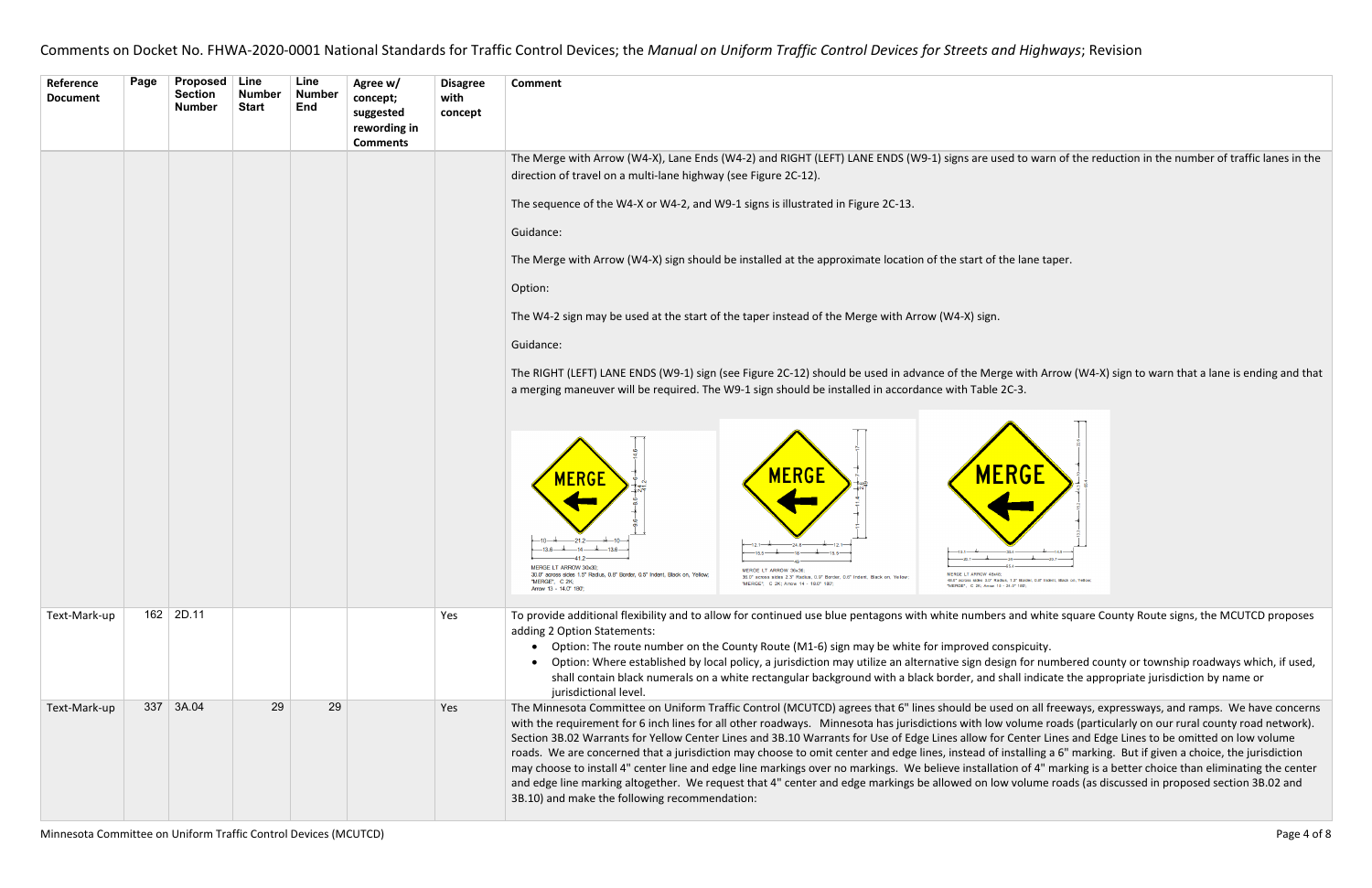| Reference<br><b>Document</b> | Page | <b>Proposed</b><br><b>Section</b><br><b>Number</b> | Line<br><b>Number</b><br><b>Start</b> | Line<br><b>Number</b><br>End | Agree w/<br>concept;<br>suggested<br>rewording in<br><b>Comments</b> | <b>Disagree</b><br>with<br>concept | <b>Comment</b>                                                                                                                                                                                                                                                                                                                                                                                                                                                                                                                                                                                                                                                                                                                                                                                                                                                                                                                                                                                                                                                                                           |
|------------------------------|------|----------------------------------------------------|---------------------------------------|------------------------------|----------------------------------------------------------------------|------------------------------------|----------------------------------------------------------------------------------------------------------------------------------------------------------------------------------------------------------------------------------------------------------------------------------------------------------------------------------------------------------------------------------------------------------------------------------------------------------------------------------------------------------------------------------------------------------------------------------------------------------------------------------------------------------------------------------------------------------------------------------------------------------------------------------------------------------------------------------------------------------------------------------------------------------------------------------------------------------------------------------------------------------------------------------------------------------------------------------------------------------|
|                              |      |                                                    |                                       |                              |                                                                      |                                    | Standard:<br>A. Normal width line- 6 inches wide for freeways, expressways, and ramps; 4 to 6 inches for all other roadways.<br>Guidance:<br>A 6-inch normal width line should be used on all roadways with speed limits greater than 40 mph.                                                                                                                                                                                                                                                                                                                                                                                                                                                                                                                                                                                                                                                                                                                                                                                                                                                            |
| Text-Mark-up                 | 357  | 3B.19                                              | 13                                    | 14                           |                                                                      | Yes                                | In Minnesota, ramp metering is only provided during certain times of the days and/or days of the week based c<br>day, these ramp control signals (which based on the definitions in Section 1C.02 would be considered a traffic c<br>do not require motorists to stop. Adding a stop bar at ramp control signals, which for the majority of the day d<br>confusion and may lead to safety issues. Historically, MnDOT, the only Minnesota jurisdiction that has ramp co<br>stop line at these locations; this omission has not led to safety concerns or issues. In previous MUTCDs, Minnes<br>Division Office to include an option statement within the Minnesota MUTCD to allow for the omission of stop li<br>MCUTCD ask that the following Option Statement be added to the National MUTCD:<br>Option:<br>Stop lines may be omitted at ramp control signals.<br>An alternate approach would be clarify/modify the Ramp Control Signal definition in section 1C.02 so that a Rai<br>instead it could be a traffic control device. But MnDOT believes this direction would require additional modifica |
| Text-Mark-up                 | 357  | 3B.19                                              | 14                                    |                              |                                                                      | Yes                                | MUTCD.<br>Historically, the Minnesota MUTCD has included an option which allows for the omission of a stop line at a trafi<br>installed on the approach. For jurisdictions that do not currently install the stop line (under this option) and use<br>appropriate location if a stop line is installed. The MCUTCD requests that the following Option be added after L<br>Option:<br>A stop line may be omitted on an approach to a traffic control signal if a high-visibility crosswalk is in place for t                                                                                                                                                                                                                                                                                                                                                                                                                                                                                                                                                                                              |
| Text-Mark-up                 |      | $367$ 3C.11                                        | 37                                    |                              |                                                                      |                                    | Figure 3B-29 is missing and needs to be provided.                                                                                                                                                                                                                                                                                                                                                                                                                                                                                                                                                                                                                                                                                                                                                                                                                                                                                                                                                                                                                                                        |
| Text-Mark-up                 |      | 368 3C.01                                          | 3                                     | 12                           |                                                                      | Yes                                | The MCUTCD has concerns with the new Standard on Line 4, page 368 (Text-Mark up). The concern is that the<br>installation of crosswalk markings at non-intersection locations where pedestrians cross resulting in misuse of t<br>crosswalks at undesired, non-intersection locations. We recommend the following:<br>Remove the standard on Line 4, page 368 (Text-Mark up).<br>Keep Line 12: "At non-intersection locations, crosswalk markings legally establish the crosswalk".                                                                                                                                                                                                                                                                                                                                                                                                                                                                                                                                                                                                                      |
| Text-Mark-up                 |      | 370   3C.03                                        | 23                                    | 25                           |                                                                      | Yes                                | While Minnesota agrees that curb ramps should be within the extension of the crosswalk markings, meeting th<br>crosswalk marking being installed at an inferior location. To accommodate and allow for flexibility for existing of<br>Standard statement in Section 3C.03, page 370 (Text-Mark up), Lines 23 to 25, from a standard to a Guidance st                                                                                                                                                                                                                                                                                                                                                                                                                                                                                                                                                                                                                                                                                                                                                     |

veek based on an engineering study. For the majority of the red a traffic control signal) operate in a yellow flash mode and of the day do not require motorists to stop, may cause has ramp control signals within its system, has not installed a TCDs, Minnesota has received permission from our Minnesota ion of stop lines a ramp control signals. For uniformity, the

so that a Ramp Control Signal is not a highway traffic signal, onal modification to other sections of the proposed National

Iine at a traffic control signal if longitudinal bar markings are ition) and use loops, the loops might not be placed in the added after Line 14 (page 357, Text Mark-up version):

in place for the approach.

n is that the Standard may be misinterpreted and require n misuse of the Standard requiring jurisdictions to install

meeting this Standard on existing curb ramps may lead to the for existing curb ramp, the MCUTCD recommends changing the Guidance statement.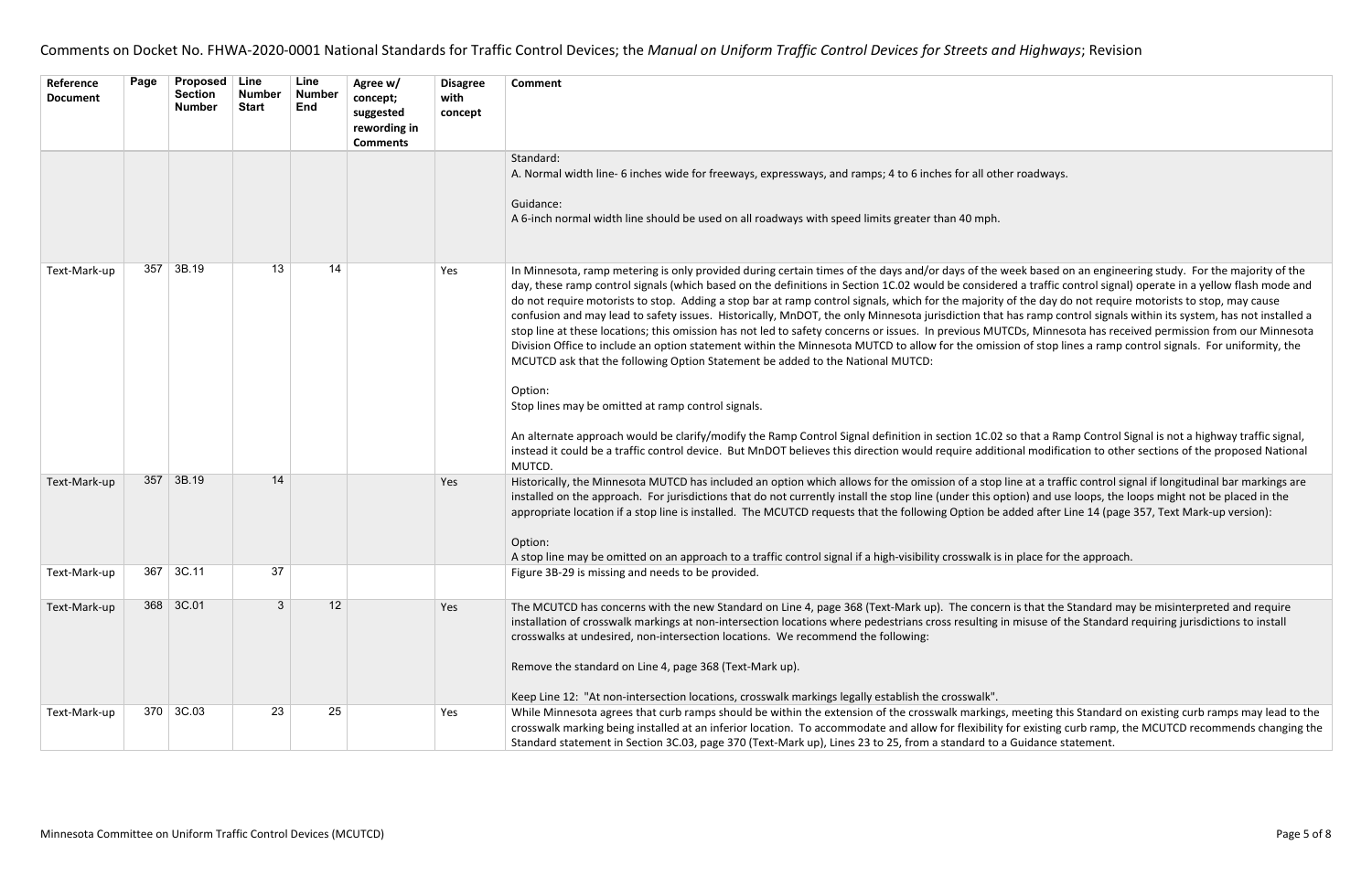| Reference<br><b>Document</b> | Page | <b>Proposed</b><br><b>Section</b><br><b>Number</b> | Line<br><b>Number</b><br><b>Start</b> | Line<br><b>Number</b><br>End | Agree w/<br>concept;<br>suggested<br>rewording in<br><b>Comments</b> | <b>Disagree</b><br>with<br>concept | <b>Comment</b>                                                                                                                                                                                                                                                                                                                                                                                                                                          |        |  |  |  |  |  |  |                                                              |                                                               |
|------------------------------|------|----------------------------------------------------|---------------------------------------|------------------------------|----------------------------------------------------------------------|------------------------------------|---------------------------------------------------------------------------------------------------------------------------------------------------------------------------------------------------------------------------------------------------------------------------------------------------------------------------------------------------------------------------------------------------------------------------------------------------------|--------|--|--|--|--|--|--|--------------------------------------------------------------|---------------------------------------------------------------|
| Text-Mark-up                 | 371  | 3C.05                                              | 18                                    | 19                           |                                                                      | Yes                                | Vehicles approaching a single lane roundabout are often looking for the fastest path. By placing tw<br>the photos below), crosswalk marking may be installed to avoid the wheel path.<br>To help minimize crosswalk marking wear and increase crosswalk marking longevity at roundabout<br>sentence in lines 18-19 (page 371, Text-Mark up): "For the double-paired crosswalk design (see Sec<br>considered to be one individual longitudinal element". |        |  |  |  |  |  |  |                                                              |                                                               |
|                              |      |                                                    |                                       |                              |                                                                      |                                    | Before (showing partial wear of the longitudinal bars):                                                                                                                                                                                                                                                                                                                                                                                                 | After: |  |  |  |  |  |  |                                                              |                                                               |
|                              |      |                                                    |                                       |                              |                                                                      |                                    |                                                                                                                                                                                                                                                                                                                                                                                                                                                         |        |  |  |  |  |  |  | Before (these two had worn off completely):<br><b>SUMMER</b> | After (this one shows the<br>from the crosswalk):<br>$\Gamma$ |

# vo full and one half of a double-paired crosswalk (as shown in

## t approaches, the MCUTCD is recommending removal of the ction 3C.08), a coupling set of two longitudinal bars shall be



tire track glare pretty well, even away

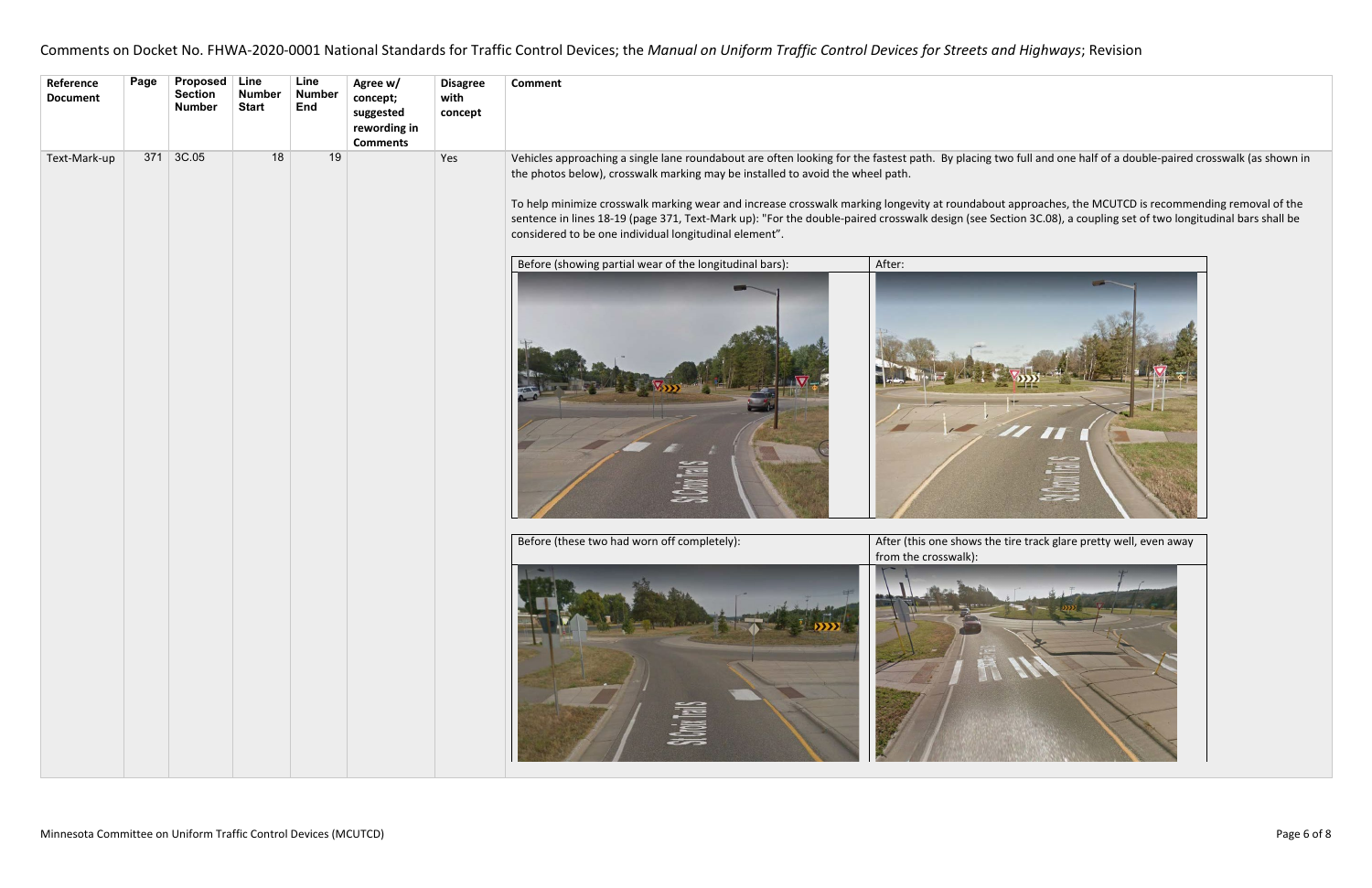creases marking longevity (resulting in reduced maintenance MCUTCD is recommending removal of the Standard in Section

It does not offer the same flexibility when a crosswalk goes in **MCUTCD recommends that FHWA provide additional** 

de, as shown in MnDOT's pavement marking detail sheet: ws agencies to better line up the markings so that the space ble to motorists. We request that the Standard in 3C.06, page

d High-Visibility Crosswalks. In Section 3C.05, we recommend

outside of wheel paths, the MCUCTD is recommending the I not be installed with accompanying transverse lines".

e will have negligible effects to drivers. MnDOT Maintenance n the 12 foot wide mowed area MnDOT maintains through the bs in the ground which damage tires of maintenance vehicles. This increases safety risks for MnDOT and the public.

ctive surface is increased from 3 to 4 inches. An increase of the ould have negligible effects on the entrance and observation

he Signal Head. The preemption confirmation lights only ave the following meaning: A solid preemption confirmation ght) has been given priority. A flashing preemption priority has not been granted to the approach with a flashing

Is approach a signalized intersection, the preemption which approach has preemption control. This information is is. The confirmation light does not assign any right of way at ignal indication.

## 10-11, page 431 (Text Mark-up).

| Reference<br><b>Document</b> | Page | Proposed<br><b>Section</b><br><b>Number</b> | Line<br><b>Number</b><br><b>Start</b> | Line<br><b>Number</b><br><b>End</b> | Agree w/<br>concept;<br>suggested<br>rewording in<br><b>Comments</b> | <b>Disagree</b><br>with<br>concept | <b>Comment</b>                                                                                                                                                                                                                                                                                                                                                                                                                                                                                                                                                                                                                                                                                                                                                                                                                                                                                                                                                                                                                                                                                                                                  |
|------------------------------|------|---------------------------------------------|---------------------------------------|-------------------------------------|----------------------------------------------------------------------|------------------------------------|-------------------------------------------------------------------------------------------------------------------------------------------------------------------------------------------------------------------------------------------------------------------------------------------------------------------------------------------------------------------------------------------------------------------------------------------------------------------------------------------------------------------------------------------------------------------------------------------------------------------------------------------------------------------------------------------------------------------------------------------------------------------------------------------------------------------------------------------------------------------------------------------------------------------------------------------------------------------------------------------------------------------------------------------------------------------------------------------------------------------------------------------------|
| Text-Mark-up                 | 371  | 3C.05                                       | 20                                    | 22                                  |                                                                      | Yes                                | Keeping crosswalk markings outside of wheel paths helps minimize crosswalk marking wear and increases n<br>costs). To provide flexibility so that crosswalk markings may be placed outside of wheel paths, the MCUTCI<br>3C.05, page 371 (Text-Mark up), Lines 20 to 22.<br>Lines 23-25, page 371 appears to allow for flexibility when the crosswalk goes through a median but does no<br>front of a median. If our understanding of Lines 20 to 25 is different than FHWA intended, then the MCUTC                                                                                                                                                                                                                                                                                                                                                                                                                                                                                                                                                                                                                                            |
| Text-Mark-up                 | 371  | 3C.06                                       | 37                                    | 38                                  | Yes                                                                  |                                    | clarifying language.<br>Many jurisdictions within Minnesota use longitudinal bar crosswalk markings that are 36 inches wide, as she<br>http://www.dot.state.mn.us/trafficeng/pavement/typicaldetail/crosswalks.pdf. This approach allows agent<br>area lines up with the wheel path of vehicular traffic. We believe that the larger width is more visible to mo<br>371 (Text-Mark Up) be changed to:<br>The width of an individual longitudinal bar shall not be less than 12 inches or greater than 36 inches.                                                                                                                                                                                                                                                                                                                                                                                                                                                                                                                                                                                                                                |
| Text-Mark-up                 | 371  | 3C.05                                       |                                       |                                     |                                                                      | Yes                                | The MCUTCD believes that an engineering study should be completed for both Basic Crosswalks and High-V<br>adding an Option statement (similar to the Option statement found in Section 3C.04) for an engineer study.                                                                                                                                                                                                                                                                                                                                                                                                                                                                                                                                                                                                                                                                                                                                                                                                                                                                                                                            |
| Text-Mark-up                 |      | 372 3C.08                                   | 30                                    |                                     |                                                                      | Yes                                | To provide for flexibility in the location of crosswalk markings and to help keep crosswalk markings outside<br>removal of Line 30, Section 3C.08, page 372 (Text-Mark up): "Longitudinal bar pair crosswalks shall not be i                                                                                                                                                                                                                                                                                                                                                                                                                                                                                                                                                                                                                                                                                                                                                                                                                                                                                                                    |
| Text-Mark-up                 | 388  | 3G.04                                       | 8                                     | 9                                   | Yes                                                                  |                                    | Change "8 feet" to "12 feet" on both lines.<br>Because delineators are only being moved 4 feet, the effects to the entrance and observation angle will have<br>crews damage 1/10th mile markers during plowing and mowing seasons. These posts are located in the 12 t<br>summer and are damaged by airborne snow or wing blades in the winter. Damaged posts leave stubs in the<br>Repairs often must take place in the field and require unnecessary exposure of MnDOT personnel. This increased<br>The MCUTCD supports an option that would allow delineators to be placed at "12 feet", if the reflective sur<br>reflective surface would compensate for visibility issues (but as mentioned above, a 4 foot move would hav<br>angles of the device).                                                                                                                                                                                                                                                                                                                                                                                       |
| Text-Mark-up                 | 431  | 4E.01                                       | 10                                    | 11                                  |                                                                      | Yes                                | Minnesota uses preemption confirmation lights. These lights may be located directly adjacent to the Signal<br>illuminate during Preemption Control of a Traffic Control Signal. Preemption confirmation lights have the fo<br>light indicates a preemption call has been received by the signal and the approach (with the solid light) has<br>confirmation light indicates that a preemption call has been received by a different approach and priority has<br>light. A flashing preemption confirmation light can also indicate the preemption of the signal by a train.<br>The MCUTCD believes that flashing preemption lights are important. If multiple emergency vehicles approa<br>confirmation lights provide information to all the approaching emergency vehicles and helps clarify which a<br>important to the orderly and safe movement of emergency vehicles through signalized intersections. The c<br>the intersection. The driver of the emergency vehicle is required to respond to the traffic control signal ind<br>We recommend keeping "and the preemption confirmation lights" as part of the Standard on Line 10-11, pa |
| Text-Mark-up                 | 457  | 4F.17                                       | 37                                    | 39                                  |                                                                      | Yes                                | The 7 seconds for left turn movement as discussed Guidelines for Determining Traffic Signal Change and Cle<br>Institute of Transportation Engineers is not being used. The MCUTCD has concerns that jurisdiction may cho<br>inconsistency between jurisdiction, which may lead to a violation of driver expectations. The MUTCD reco<br>Signal Change and Clearance Intervals: A Recommended Practice of the Institute of Transportation Engineer<br>reinstate the red overstrike ITE's Traffic Control Devices Handbook" and in ITE's "Manual of Traffic Signal De                                                                                                                                                                                                                                                                                                                                                                                                                                                                                                                                                                             |

Text-Mark-up 457 4F.17 37 39 Yes The 7 seconds for left turn movement as discussed *Guidelines for Determining Traffic Signal Change and Clearance Intervals: A Recommended Practice of the Inay* choose to adopt the 7 seconds maximum and create TCD recommends removing Guidelines for Determining Traffic *Signal Change and Clearance Intervals: A Recommended Practice of the Institute of Transportation Engineers* on lines 38-39, page 457, Text-Mark up, and Signal Design" on line 37, page 457, Text-Mark up